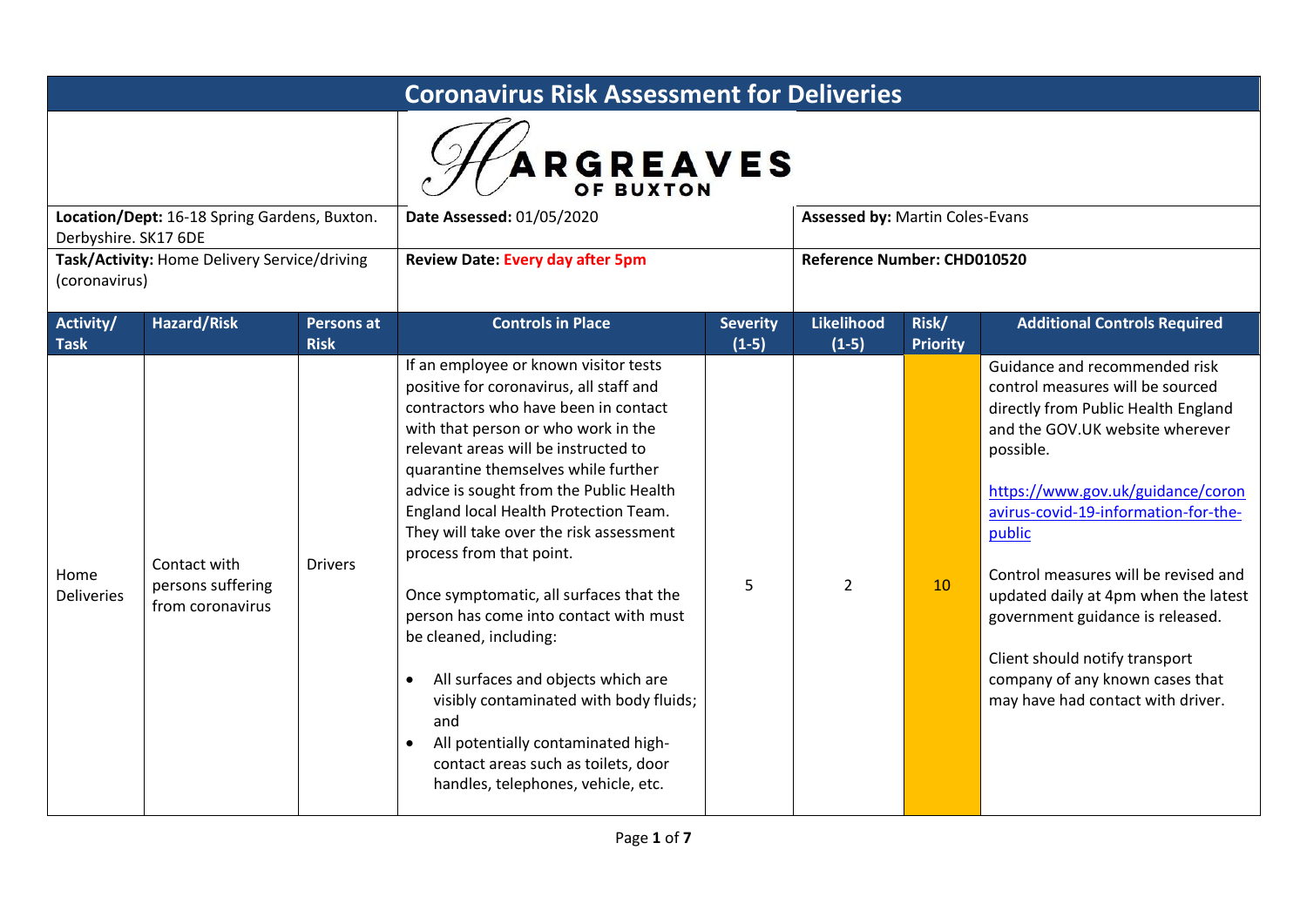|                           |                                                                                                                  |                | Public areas where a symptomatic<br>individual has passed through and spent<br>minimal time in (such as corridors, goods<br>in and dispatch areas) but which are not<br>visibly contaminated with bodily fluids do<br>not need to be specially cleaned and<br>disinfected.<br>If a person becomes ill in a shared space,<br>these should be cleaned using disposable<br>cloths and household detergents,<br>according to current recommended<br>workplace legislation and practice.                            |   |                |    | If possible, avoid going into transport<br>office for documentation (pass<br>documents through window).<br>Avoid using staff room to reduce the<br>risk of infection.                                                                                |
|---------------------------|------------------------------------------------------------------------------------------------------------------|----------------|----------------------------------------------------------------------------------------------------------------------------------------------------------------------------------------------------------------------------------------------------------------------------------------------------------------------------------------------------------------------------------------------------------------------------------------------------------------------------------------------------------------|---|----------------|----|------------------------------------------------------------------------------------------------------------------------------------------------------------------------------------------------------------------------------------------------------|
| Home<br><b>Deliveries</b> | Contact with<br>goods, packages or<br>items handled by<br>persons who may<br>have been exposed<br>to coronavirus | <b>Drivers</b> | All existing risk assessments will be<br>maintained and followed. There is<br>currently no perceived increase in risk for<br>handling post (delivery notes) or freight<br>from specified areas.                                                                                                                                                                                                                                                                                                                | 5 | $\overline{2}$ | 10 | Guidance and recommended risk<br>control measures will be sourced<br>directly from Public Health England<br>and the GOV.UK website wherever                                                                                                          |
|                           | Disposal of waste<br>that may be<br>contaminated by a<br>coronavirus<br>sufferer<br>(driver)                     | <b>Drivers</b> | All waste that has been in contact with<br>the relevant person, including used<br>tissues, and masks if used, should be put<br>in a plastic rubbish bag and tied when<br>full. The plastic bag should then be placed<br>in a second bin bag and tied. It should be<br>put in a safe place and marked for<br>storage until the result is available. If the<br>individual tests negative, this can be put<br>in the normal waste.<br>Should the person test positive, the<br>Health Protection Team will provide | 5 | $\overline{2}$ | 10 | possible.<br>Control measures will be revised and<br>updated daily at 2pm when the latest<br>government guidance is released.<br>Drivers should ensure that suitable<br>means to dispose of any waste (such<br>as tissues) are available in the car. |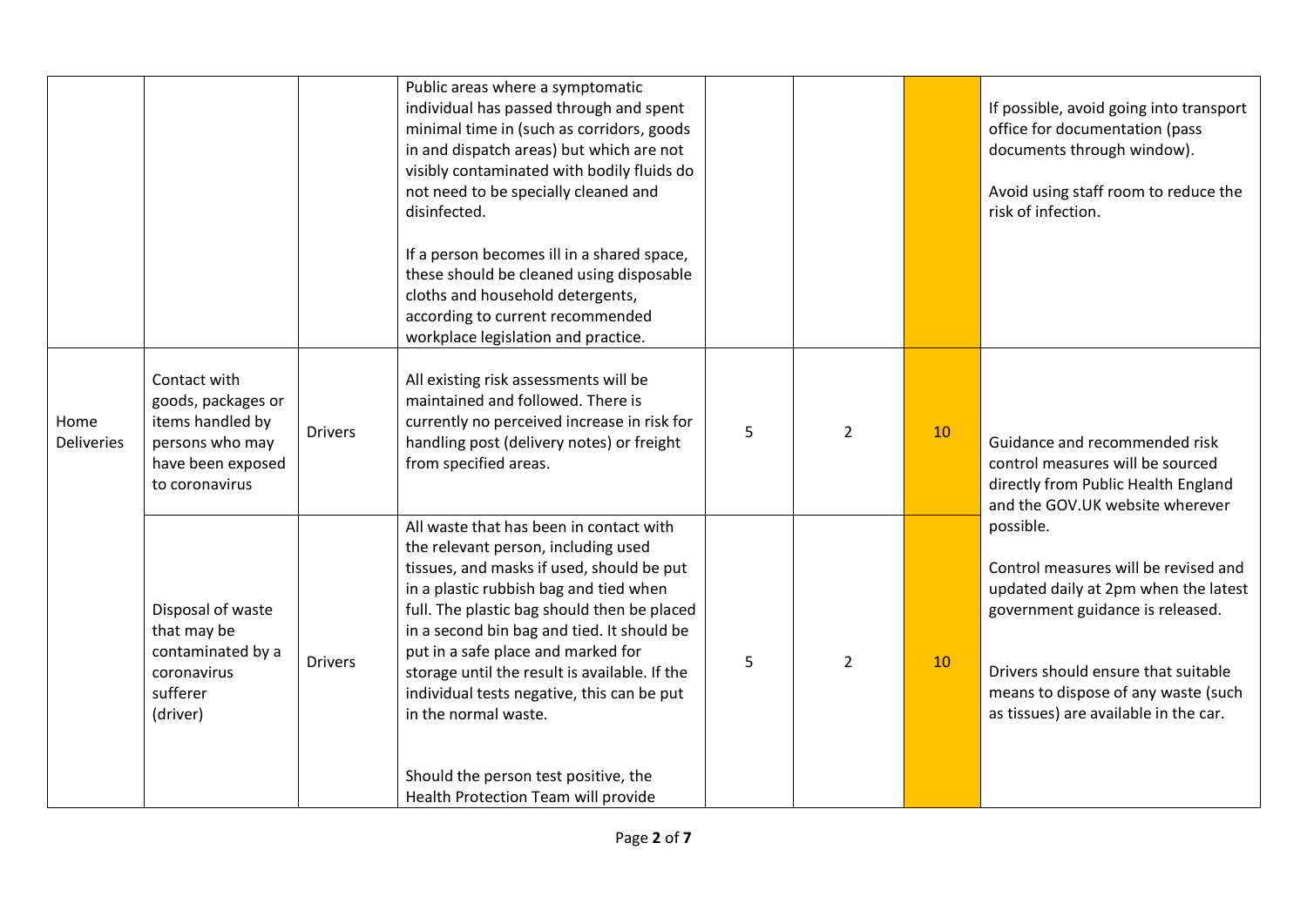|                           |                                              |                | instructions about what to do with the<br>waste.                                                                                                                                                                                                                                                                                                                                                                                                                                                                                                                                                                                                                                                                                                                                                                                                                                                                                                                                                                                                                                |   |                |    |                                                                                                                                                                                                                                                                                                                                                                                                                                                                                                                                     |
|---------------------------|----------------------------------------------|----------------|---------------------------------------------------------------------------------------------------------------------------------------------------------------------------------------------------------------------------------------------------------------------------------------------------------------------------------------------------------------------------------------------------------------------------------------------------------------------------------------------------------------------------------------------------------------------------------------------------------------------------------------------------------------------------------------------------------------------------------------------------------------------------------------------------------------------------------------------------------------------------------------------------------------------------------------------------------------------------------------------------------------------------------------------------------------------------------|---|----------------|----|-------------------------------------------------------------------------------------------------------------------------------------------------------------------------------------------------------------------------------------------------------------------------------------------------------------------------------------------------------------------------------------------------------------------------------------------------------------------------------------------------------------------------------------|
| Home<br><b>Deliveries</b> | Contracting and<br>spreading of<br>infection | <b>Drivers</b> | Basic infection controls should be<br>followed as recommended by Public<br>Health England:<br>Cover your mouth and nose with a<br>$\bullet$<br>tissue or your sleeve (not your hands)<br>when you cough or sneeze.<br>Put used tissues in the bin straight<br>away.<br>Wash your hands with soap and hot<br>water often - use hand sanitiser gel if<br>soap and hot water are not available.<br>Try to avoid close contact with<br>$\bullet$<br>people who are unwell.<br>Clean and disinfect frequently<br>$\bullet$<br>touched objects and surfaces<br>(including steering wheel, car, mobile<br>phone or other devices).<br>Do not touch your eyes, nose or<br>mouth if your hands are not clean.<br>If handing over the vehicle to another<br>$\bullet$<br>driver at end of a shift, car area is to<br>be cleaned thoroughly. This should<br>include all door handles and<br>associated equipment (all areas that<br>driver may come in contact with)<br>using suitable sanitising materials. All<br>waste is to be disposed of in suitable<br>bins and not left at laybys. | 5 | $\overline{2}$ | 10 | Guidance and recommended risk<br>control measures will be sourced<br>directly from Public Health England<br>and the GOV.UK website wherever<br>possible.<br>Control measures will be revised and<br>updated daily at 2pm when the latest<br>government guidance is released.<br>https://www.nhs.uk/conditions/coro<br>navirus-covid-19/<br>Adopt a 2-metre rule when making<br>deliveries and avoid contact.<br>Drivers should ensure that suitable<br>means to dispose of any waste (such<br>as tissues) are available in the car. |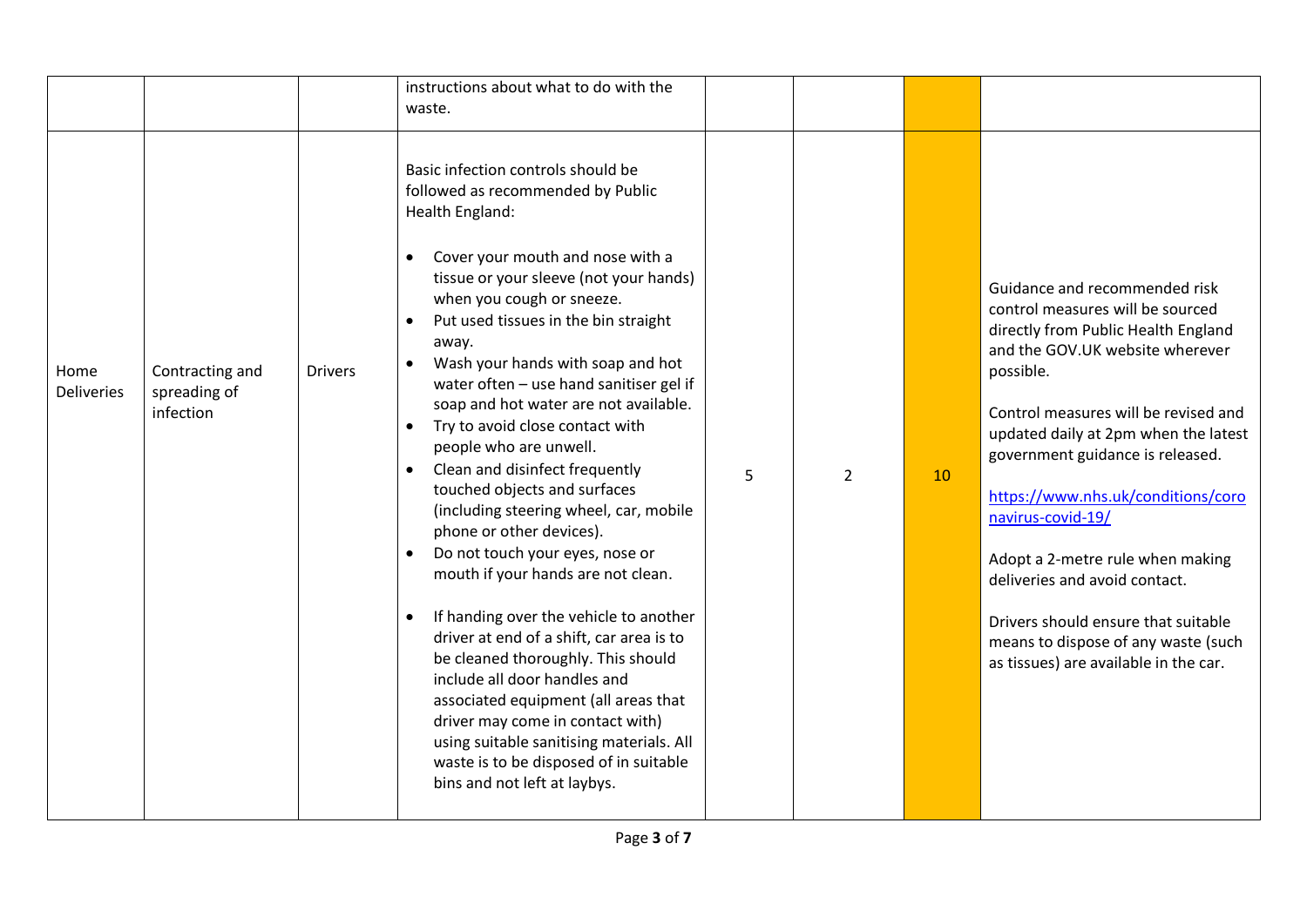|                    |                   |                | Avoid using home base and clients'<br>$\bullet$<br>rest rooms.<br>Ensure the car is clean prior to<br>$\bullet$<br>starting your shift.                                                                                                                                                                                                                                     |  |  |
|--------------------|-------------------|----------------|-----------------------------------------------------------------------------------------------------------------------------------------------------------------------------------------------------------------------------------------------------------------------------------------------------------------------------------------------------------------------------|--|--|
| Home<br>Deliveries | Safe use of stops | <b>Drivers</b> | Use the stop for a short period of time<br>only, ensuring minimal contact with other<br>persons.<br>Thoroughly wash hands when using toilet<br>facilities.<br>If eating at stop, get a takeaway and eat<br>in car or outside to avoid any close<br>contact.<br>Persons worried about symptoms should<br>call NHS 111, and NOT go to their GP or<br>other healthcare centre. |  |  |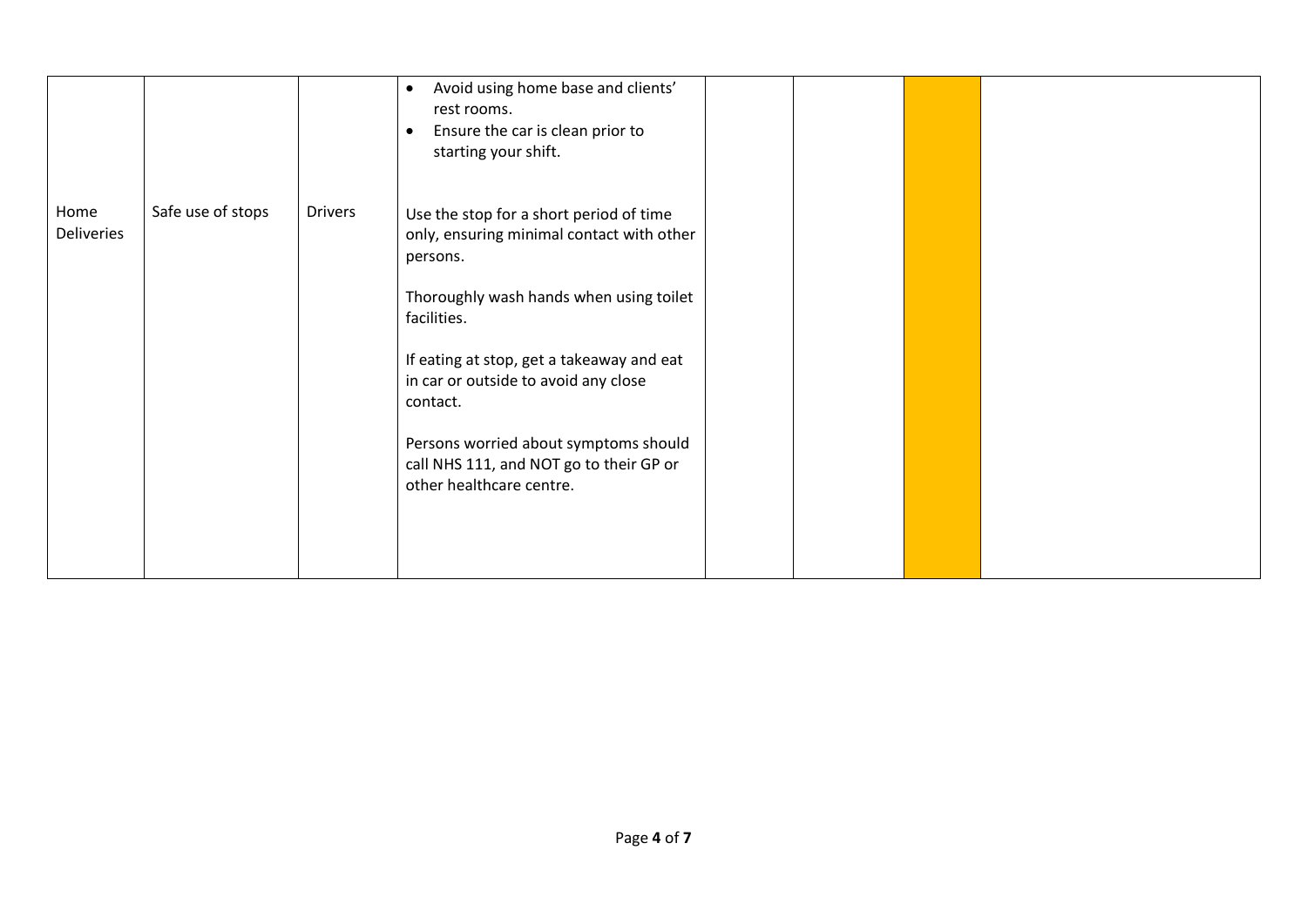| Contracting and<br>spreading of<br>Delivery<br>infection |  | Drivers,<br>members<br>of the<br>public | If possible, arrange with clients<br>prior to the delivery to leave the<br>parcel/package/goods in a safe<br>location without coming into<br>contact with anyone. Drivers<br>should avoid going inside<br>buildings or enclosed premises.<br>Instead, arrange the delivery by<br>the outside door/gate.<br>Drivers should not enter the<br>building/premises when making a<br>home delivery. Remain mindful<br>to avoid any physical contact to<br>individuals (e.g. handshakes,<br>patting shoulders, etc.) and to<br>keep contact with objects (e.g.<br>door handles, handrails, etc.) to a<br>minimum.<br>Drivers should ensure that you<br>wash/sanitise your hands before<br>and after each delivery with the<br>hand sanitiser provided.<br>If possible, avoid close-up<br>conversations (within shorter<br>than two steps) with clients,<br>peers, member of the public, etc. | 5 | $\overline{2}$ | 10 |  |
|----------------------------------------------------------|--|-----------------------------------------|--------------------------------------------------------------------------------------------------------------------------------------------------------------------------------------------------------------------------------------------------------------------------------------------------------------------------------------------------------------------------------------------------------------------------------------------------------------------------------------------------------------------------------------------------------------------------------------------------------------------------------------------------------------------------------------------------------------------------------------------------------------------------------------------------------------------------------------------------------------------------------------|---|----------------|----|--|
|----------------------------------------------------------|--|-----------------------------------------|--------------------------------------------------------------------------------------------------------------------------------------------------------------------------------------------------------------------------------------------------------------------------------------------------------------------------------------------------------------------------------------------------------------------------------------------------------------------------------------------------------------------------------------------------------------------------------------------------------------------------------------------------------------------------------------------------------------------------------------------------------------------------------------------------------------------------------------------------------------------------------------|---|----------------|----|--|

## **Risk/Priority Indicator Key**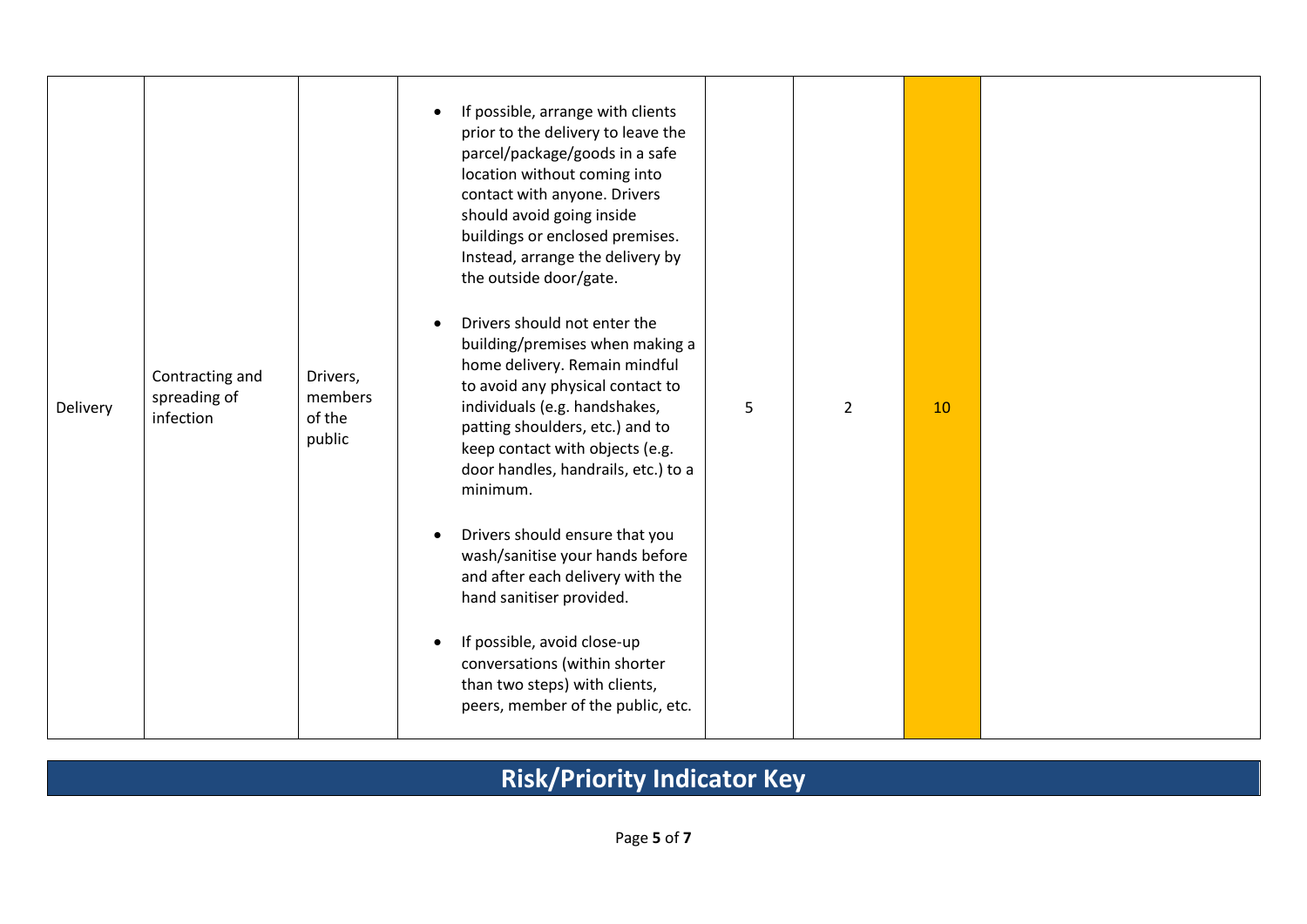| <b>Severity (Consequence)</b>                                                    |
|----------------------------------------------------------------------------------|
| 1. Negligible (delay only)                                                       |
| 2. Slight (minor injury / damage / interruption)                                 |
| 3. Moderate (lost time injury, illness, damage, lost business)                   |
| 4. High (major injury / damage, lost time business interruption,<br>disablement) |
| 5. Very High (fatality / business closure)                                       |

| <b>Likelihood</b>             |           |                | SEVERITY (CONSEQUENCE           |
|-------------------------------|-----------|----------------|---------------------------------|
| 1. Improbable / very unlikely |           |                |                                 |
| 2. Unlikely                   |           | <b>Summary</b> | <b>Suggested Timeframe</b>      |
| 3. Even chance / may happen   | $12 - 25$ | <b>High</b>    | As soon as possible             |
| 4. Likely                     | $6 - 11$  | <b>Medium</b>  | Within the next three to six mo |
| 5. Almost certain / imminent  | $1 - 5$   | Low            | Whenever viable to do so        |

| <b>Severity (Consequence)</b>                                                    |                   |                | <b>RISK / PRIORITY INDICATOR MATRIX</b> |                |                        |                |    |
|----------------------------------------------------------------------------------|-------------------|----------------|-----------------------------------------|----------------|------------------------|----------------|----|
| 1. Negligible (delay only)                                                       |                   | 5              |                                         | 10             | 15                     | 20             | 25 |
| 2. Slight (minor injury / damage / interruption)                                 |                   | 4              | 4                                       | 8              | 12                     | 16             | 20 |
| 3. Moderate (lost time injury, illness, damage, lost business)                   | <b>LIKELIHOOD</b> | 3              | 3.                                      | 6              | $\overline{9}$         | 12             | 15 |
| 4. High (major injury / damage, lost time business interruption,<br>disablement) |                   | $\overline{2}$ | $\overline{2}$                          | 4              | 6                      | 8 <sup>1</sup> | 10 |
| 5. Very High (fatality / business closure)                                       |                   | 1              | $\mathbf{1}$                            | 2 <sup>1</sup> | 3                      | 4              | 5. |
|                                                                                  |                   |                |                                         | 2              | 3                      | 4              | 5  |
| <b>Likelihood</b>                                                                |                   |                |                                         |                | SEVERITY (CONSEQUENCE) |                |    |

| 2. Unlikely                  | <b>Summary</b> |               | <b>Suggested Timeframe</b>          |
|------------------------------|----------------|---------------|-------------------------------------|
| 3. Even chance / may happen  | $12 - 25$      | <b>High</b>   | As soon as possible                 |
| 4. Likely                    | $6 - 11$       | <b>Medium</b> | Within the next three to six months |
| 5. Almost certain / imminent | $1 - 5$        | <b>LOW</b>    | Whenever viable to do so            |